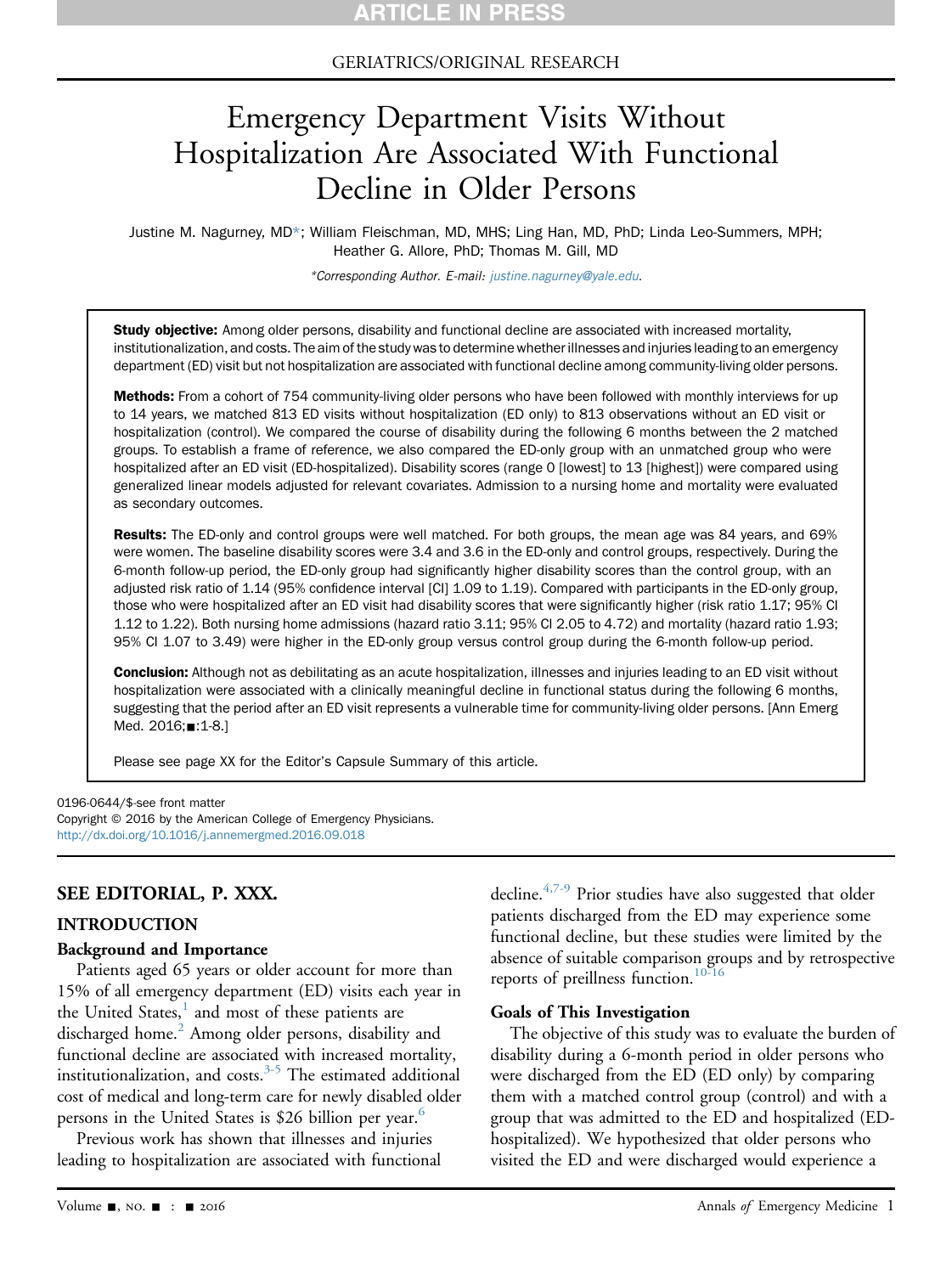# Editor's Capsule Summary

# What is already known on this topic

Functional decline occurs in some older adults who are discharged home after an emergency department (ED) evaluation.

# What question this study addressed

Do disability, nursing home use, and mortality differ for older patients evaluated in and discharged from an ED compared with that for matched control patients who did not make an ED visit?

# What this study adds to our knowledge

Among community-dwelling adults aged 70 years and older, ED visits without hospitalization  $(n=813)$ were associated with greater disability, higher nursing home use, and increased morality during the following 6 months compared with periods without ED visits for otherwise similar individuals.

# How this is relevant to clinical practice

Older adults who are evaluated in the ED but are not hospitalized are at risk for adverse health outcomes; interventions to improve ED and post-ED care for these patients may be warranted.

greater burden of disability during the following 6 months compared with those who did not visit the ED, but a lower burden of disability compared with those who were hospitalized. Admission to a nursing home and mortality were evaluated as secondary outcomes.

# MATERIALS AND METHODS

# Study Design and Setting

This study is part of the Yale Precipitating Events Project, an ongoing prospective, longitudinal study of 754 initially nondisabled, community-living persons aged 70 years or older. The Precipitating Events Project was designed to elucidate the epidemiology of disability, with the goal of informing the development of effective interventions to maintain and restore independent function. Methods of this longitudinal study have been described in detail elsewhere.<sup>[8,17,18](#page-7-3)</sup> Briefly, the cohort was assembled between March 1998 and October 1999 from a computerized list of 3,157 age-eligible members of a large health plan in greater New Haven. Eligibility was determined during a screening telephone interview and was confirmed during an in-home assessment. Of the eligible members, 75.2% agreed to participate in the project, and

persons who declined to participate did not significantly differ in age or sex from those who were enrolled. The Yale Human Investigation Committee approved the study protocol, and all participants provided informed consent.

# Data Collection and Processing

From 1998 to 2012, participants completed comprehensive, home-based assessments at 18-month intervals and were interviewed monthly by telephone to reassess their functional status, ascertain intervening illnesses and injuries leading to ED visits and hospitalizations, and identify nursing home admissions and deaths. For participants with significant cognitive impairment, a proxy informant was interviewed, using a rigorous protocol with demonstrated reliability and validity, as described elsewhere.<sup>[19](#page-7-4)</sup> During the comprehensive assessments, data were collected on demographic characteristics, chronic conditions, body mass index, cognitive impairment, depressive symptoms, and physical frailty.

Age was measured in years at the time of the index ED visit. Nine self-reported, physician-diagnosed chronic conditions were assessed: hypertension, myocardial infarction, congestive heart failure, stroke, diabetes, fractures, arthritis, chronic lung disease, and cancer (excluding minor skin cancers). Cognitive impairment was defined as a score less than 24 on the Folstein Mini-Mental State Examination.<sup>[20](#page-7-5)</sup> Depressive symptoms were defined as a score greater than or equal to 20 on the Center for Epidemiological Studies–Depression scale.<sup>[21](#page-7-6)</sup> Body mass index was assessed as self-reported weight in kilograms divided by height in meters squared.<sup>[22](#page-7-7)</sup> Physical frailty was defined on the basis of slow gait speed, as previously described. $^{23}$ 

Complete details about the assessment of disability are provided elsewhere.<sup>[17-19,24](#page-7-9)</sup> Briefly, during the monthly interviews, participants were asked, "At the present time, do you need help from another person to [complete the task]?" for each of the 4 basic activities (bathing, dressing, walking across a room, and transferring from a chair), 5 instrumental activities (shopping, housework, meal preparation, receiving medications, and managing finances), and 3 mobility activities (walk one quarter mile [0.40 km], climb a flight of stairs, and lift and carry 10 pounds [4.5 kg]). For each of these 12 activities, disability was defined as the need for personal assistance or being unable to perform the activity. Participants were also asked about a fourth mobility activity, "Have you driven a car during the past month?" Participants who responded no were deemed to have stopped driving. To maintain consistency with the other activities, these participants were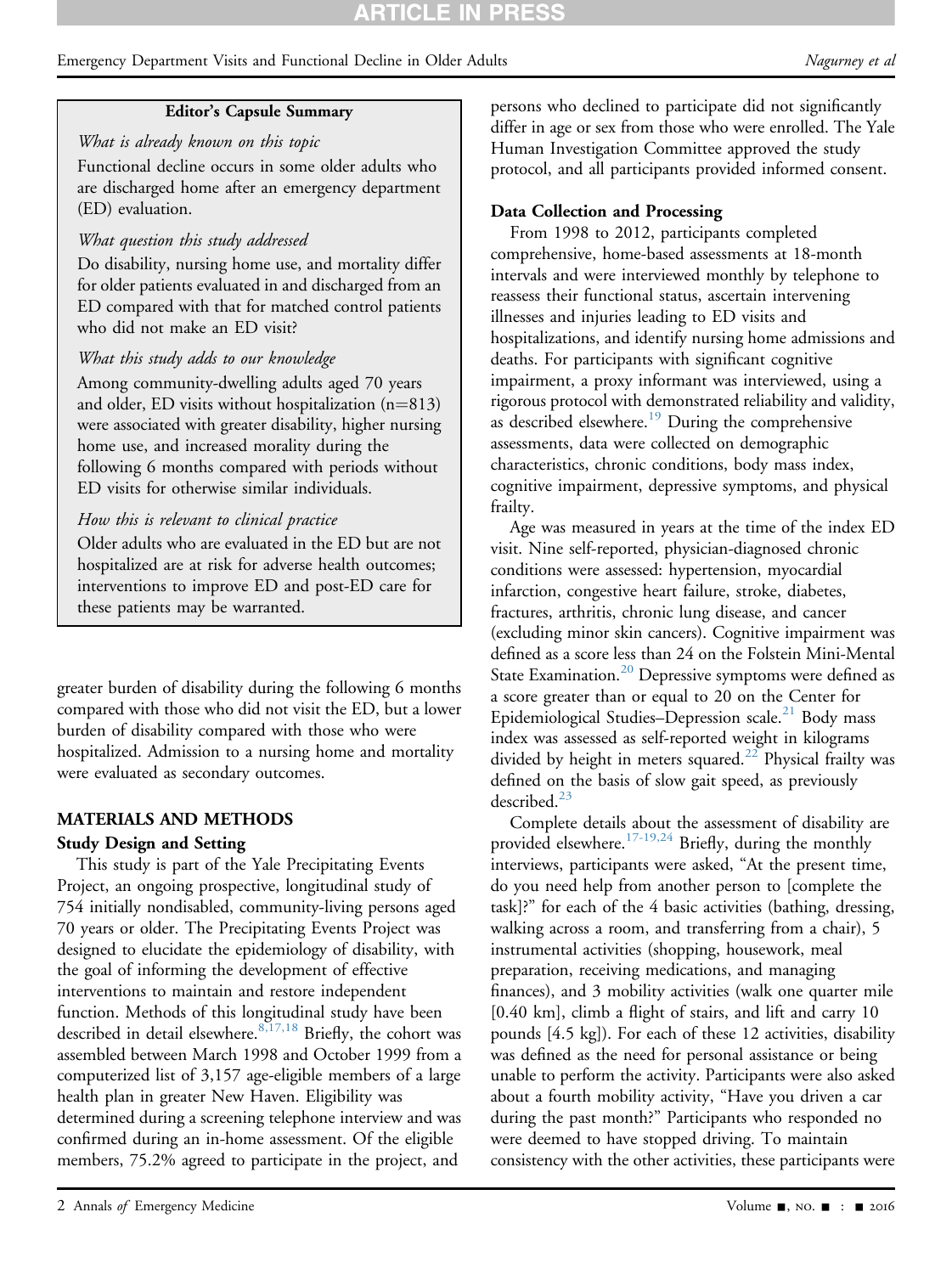classified as being "disabled" in driving that month.<sup>[24](#page-7-10)</sup> The number of disabilities overall and for each functional domain (basic, instrumental, and mobility) was summed.

The primary source of information on ED visits and hospitalizations was linked Medicare claims data, which were available for nearly all hospitalizations and for ED visits among fee-for-service participants.<sup>[25](#page-7-11)</sup> Of the ED-only observations and ED-hospitalized observations, 605 (74.4%) and 619 (98.1%) were identified from the Medicare claims, respectively. For participants in managed Medicare, information on ED visits and some hospitalizations (ie, those without a Medicare claim) was obtained during the monthly interviews. Participants were asked whether they had visited an ED or stayed at least overnight in a hospital since the last interview. Among a subgroup of 191 participants, we found that the accuracy of self-reported ED visits, compared with Medicare claims data, was high ( $\kappa$ =0.80; 95% confidence interval [CI] 0.78 to 0.82). The raw agreement was 98.4%. The accuracy of self-reported hospitalization, based on an independent review of hospital records, was also high  $(k=0.92; 95\% \text{ CI}$ 0.90 to 0.95). The raw agreement was 98.8%.<sup>[26](#page-7-12)</sup>

Participants who reported visiting the ED were asked the primary reason for their visit. These self-reports were complemented by Medicare claims data when needed. The list of the visit reasons was independently reviewed by 2 physicians (J.M.N. and W.F.), and the reasons were grouped into distinct diagnostic categories with a revised version of a previously published protocol, $^{27}$  $^{27}$  $^{27}$  as shown in [Table 1.](#page-2-0)

Participants or their proxies were also asked whether they had been admitted to a nursing home during the past

<span id="page-2-0"></span>Table 1. Reasons for ED visits[.\\*](#page-2-1)

| <b>ED Only, No. (%)</b> | ED-Hospitalized, No. (%) |
|-------------------------|--------------------------|
| 253 (31.4)              | 80 (12.7)                |
| 86 (10.7)               | 115 (18.3)               |
| 75 (9.3)                | 74 (11.7)                |
| 73 (9.1)                | 78 (12.4)                |
| 48 (6.0)                | 42 (6.7)                 |
| 31(3.9)                 | 56 (8.9)                 |
| 30(3.7)                 | 49 (7.8)                 |
| 28(3.5)                 | 3(0.4)                   |
| 20(2.5)                 | 14(2.0)                  |
| 18(2.2)                 | 3(0.5)                   |
| 6(0.7)                  | Ω                        |
| 6(0.7)                  | 6(1.0)                   |
| 131 (16.3)              | 109 (17.3)               |
|                         |                          |

<span id="page-2-1"></span>\*The diagnostic categories are listed by decreasing frequency for the ED-only group. The ED-only group included 805 reasons for visits because 8 observations did not have a reason. The ED-hospitalized group included 630 reasons because 1 observation did not have a reason.

<span id="page-2-2"></span>† Other medical problems included unclassifiable complaints such as feeling "weak," "tired," or generally unwell, with no other specifying features.

month. The accuracy of these reports was high when compared with Medicare claims data, with a sensitivity of 96% and specificity of 100%.<sup>[8](#page-7-3)</sup> Deaths were ascertained by review of the local obituaries or from a proxy during a subsequent telephone interview, with a completion rate of 100%.

To test our hypotheses, we used a matched cohort design. This design reduces bias with little loss of precision and permits the use of generalized estimating equations, which accounts for the correlation of observations within each cluster of matched observations.<sup>[28-30](#page-7-14)</sup> We compared the course of disability during 6 months among 3 groups: those who had an ED visit but were not hospitalized (ED only), a matched group who did not visit an ED (control), and an unmatched group who were hospitalized after an ED visit (ED-hospitalized). The pool of potential observations was not sufficiently large to permit concurrent matching for the ED-hospitalized group in addition to the control group.

Participants were included only if they had been living in the community immediately before their ED visit (or corresponding point for the control group). To make full use of our longitudinal data, participants were allowed to contribute more than one qualifying ED-only or EDhospitalized event, but only the first event was included from a specific 18-month interval, which was the period between the comprehensive assessments. This combination of a participant and his or her event within an 18-month interval defined an "observation" and was our unit of analysis. Similarly, only one control observation per participant was permitted within a specific 18-month interval.

To assemble the control group, we used a SAS (version 9.4; SAS Institute, Inc., Cary, NC) macro $31$  to sequentially match each ED-only observation with an unexposed, or control, observation on the following 4 features: sex, participant age  $(\pm 4$  years) at the ED visit, number of disabilities  $(\pm 1)$  out of the 13 possible in the month before the ED visit, and number of months since the previous comprehensive assessment. The analytic sample included 813 observations (from 430 participants) in the ED-only group, 813 observations (from 442 participants) in the control group, and 631 observations (from 390 participants) in the ED-hospitalized group. One hundred twenty-one participants had observations in both the EDonly and control groups, 97 in both the ED-only and EDhospitalized groups, and 139 in all 3 groups.

#### Outcome Measures

The primary outcome was the number of disabilities in the 13 basic, instrumental, and mobility activities during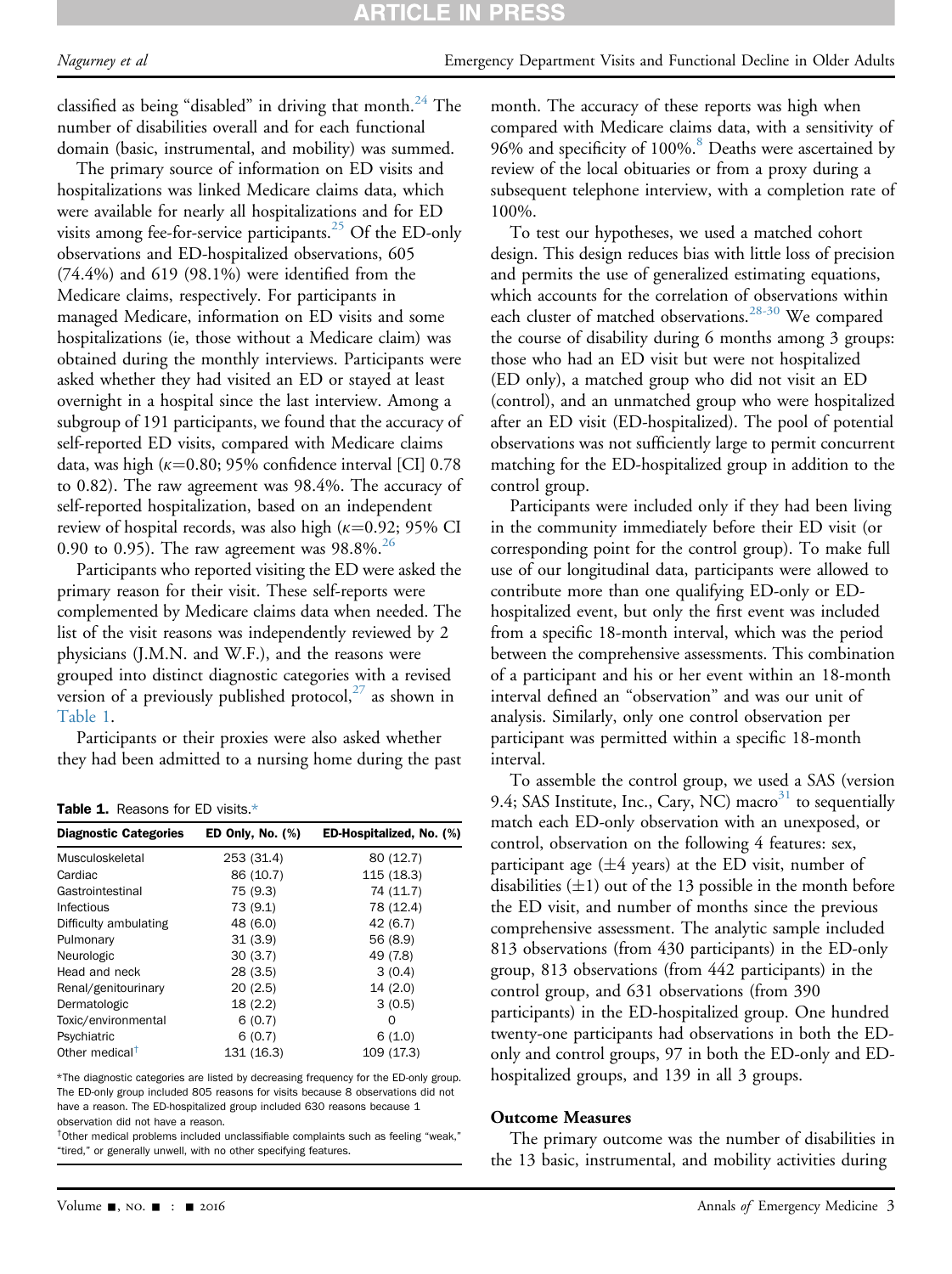## Emergency Department Visits and Functional Decline in Older Adults Nagurney et al. Nagurney et al.

the 6 months after the ED visit, hospitalization, or corresponding time point for the control group. Hereafter, we refer to this time point as the index month. To determine whether our findings were consistent across these 3 functional domains, we also evaluated the number of disabilities in the 4 basic, 5 instrumental, and 4 mobility activities. Although there is some debate about whether these activities should be considered on an ordinal or interval scale, $32$  we have chosen to analyze them on an interval scale as in a previous study. $8$  We chose the 6month period because it has previously been used to evaluate disability after hospitalization.<sup>33</sup> As secondary outcomes, we evaluated nursing home admissions and deaths during the 6-month period after the index month.

#### Primary Data Analysis

The reasons for the ED visits were tabulated. Demographic and clinical characteristics were summarized by means with SDs and frequencies with proportions for the ED-only group, the matched control group, and the unmatched ED-hospitalized group.

Because each outcome represents a count, we fit Poisson generalized estimating equation models to evaluate associations between the 2 primary comparison groups (ED only and control) and disability scores during the 6 months of follow-up. The generalized estimating equation Poisson models were adjusted for the 4 matching criteria, race, education, living situation (alone versus with others), number of chronic conditions, body mass index, cognitive impairment (Mini-Mental State Examination score <24), depressive symptoms (Center for Epidemiological Studies–Depression scale score  $\geq$ 20), physical frailty, and calendar year. In accordance with previous recommendations,  $34$  the model adjusts for matching variables to address residual confounding and censoring. A compound symmetry covariance structure accounted for correlations among multiple intervals from the same participant and matching between the ED-only and control groups. These models yielded adjusted relative risks, which denote the increase in disability burden during the 6 month follow-up period for the ED-only group relative to the control group. These analyses were repeated for comparisons between the ED-only and unmatched EDhospitalized groups. All models were checked for fit with the quasi-information criterion.

For the secondary outcomes, we plotted the percentage of observations with a nursing home stay and the percentage of reported deaths in the 6 months after the index month. We then used multivariable Cox regression models to assess the independent associations between exposure to ED only (versus matched control) and

ED-hospitalized (versus ED only) and time to nursing home admissions and death, respectively, while adjusting for the previously described set of covariates. The correlation among multiple intervals from the same participant for the nursing home outcome was accounted for as a cluster, whereas matching between the ED-only and control groups was accounted for using a conditional model.

All analyses were performed with SAS (version 9.4), and  $P<.05$  (2-tailed) was used to indicate statistical significance.

## RESULTS

[Table 1](#page-2-0) provides the reason for ED visits for the EDonly and the ED-hospitalized groups. The most common reasons for an ED visit in both groups were musculoskeletal complaints, cardiac complaints, and "other" medical problems, such as feeling weak, tired, or unwell.

[Table 2](#page-3-0) provides the characteristics of the 3 groups. As expected, the ED-only and control groups were well matched on age, sex, number of disabilities, and number of months since the previous comprehensive assessment. The mean age in both groups was 84 years, and 68.9% were

<span id="page-3-0"></span>

|  | <b>Table 2.</b> Characteristics of the analytic sample * |  |  |  |
|--|----------------------------------------------------------|--|--|--|
|--|----------------------------------------------------------|--|--|--|

| <b>Characteristics</b>                                          | Control,<br>$N = 813$ | ED Only,<br>$N = 813$ | ED-<br>Hospitalized,<br>$N = 631$ |
|-----------------------------------------------------------------|-----------------------|-----------------------|-----------------------------------|
| Age, mean (SD), y                                               | 83.6 (5.6)            | 83.6 (5.7)            | 84.4 (5.6)                        |
| Female sex, No. (%)                                             | 560 (68.9)            | 560 (68.9)            | 399 (63.2)                        |
| Nonwhite, No. (%)                                               | 97 (11.9)             | 85 (10.5)             | 76 (12.0)                         |
| Did not complete high school,<br>No. (%)                        | 278 (34.2)            | 249 (30.6)            | 229 (36.3)                        |
| Lives alone, No. (%)                                            | 326 (40.1)            | 372 (45.8)            | 292 (46.3)                        |
| Months since previous<br>comprehensive assessment,<br>mean (SD) | 7.7(5.3)              | 7.7(5.3)              | 7.4(5.1)                          |
| No. of disabilities, mean (SD)                                  | 3.6(3.4)              | 3.4(3.3)              | 4.3(3.5)                          |
| No. of chronic conditions,<br>mean $(SD)^{\dagger}$             | 2.3(1.3)              | 2.1(1.2)              | 2.4(1.3)                          |
| Cognitive impairment, No. $(\%)^{\dagger}$                      | 132 (16.2)            | 159 (19.6)            | 152 (24.1)                        |
| Depressive symptoms, No. (%) <sup>§</sup>                       | 164 (20.2)            | 149 (18.3)            | 128 (20.3)                        |
| Body mass index, mean (SD)                                      | 26.5(5.1)             | 26.3(5.7)             | 26.2(5.1)                         |
| Frailty, No. (%) <sup>1</sup>                                   | 429 (52.8)            | 415 (51.1)            | 404 (64.0)                        |

<span id="page-3-1"></span>\*The analytic sample included 813 observations (from 442 participants) in the control group, 813 (from 430 participants) in the ED-only group, and 631 (from 390 participants) in the ED-hospitalized group.

<span id="page-3-2"></span>† Includes hypertension, myocardial infarction, congestive heart failure, stroke, diabetes, fractures, arthritis, chronic lung disease, and cancer (excluding minor skin cancers).

<span id="page-3-4"></span><span id="page-3-3"></span>‡ Defined as score less than 24 on the Folstein Mini-Mental State Examination. § Defined as score greater than or equal to 20 on the Center for Epidemiological Studies–Depression Scale.

 $\frac{1}{2}$ Body mass index: weight (kg)/height (m<sup>2</sup>).

{ Defined on the basis of slow gait speed, as described in the methods.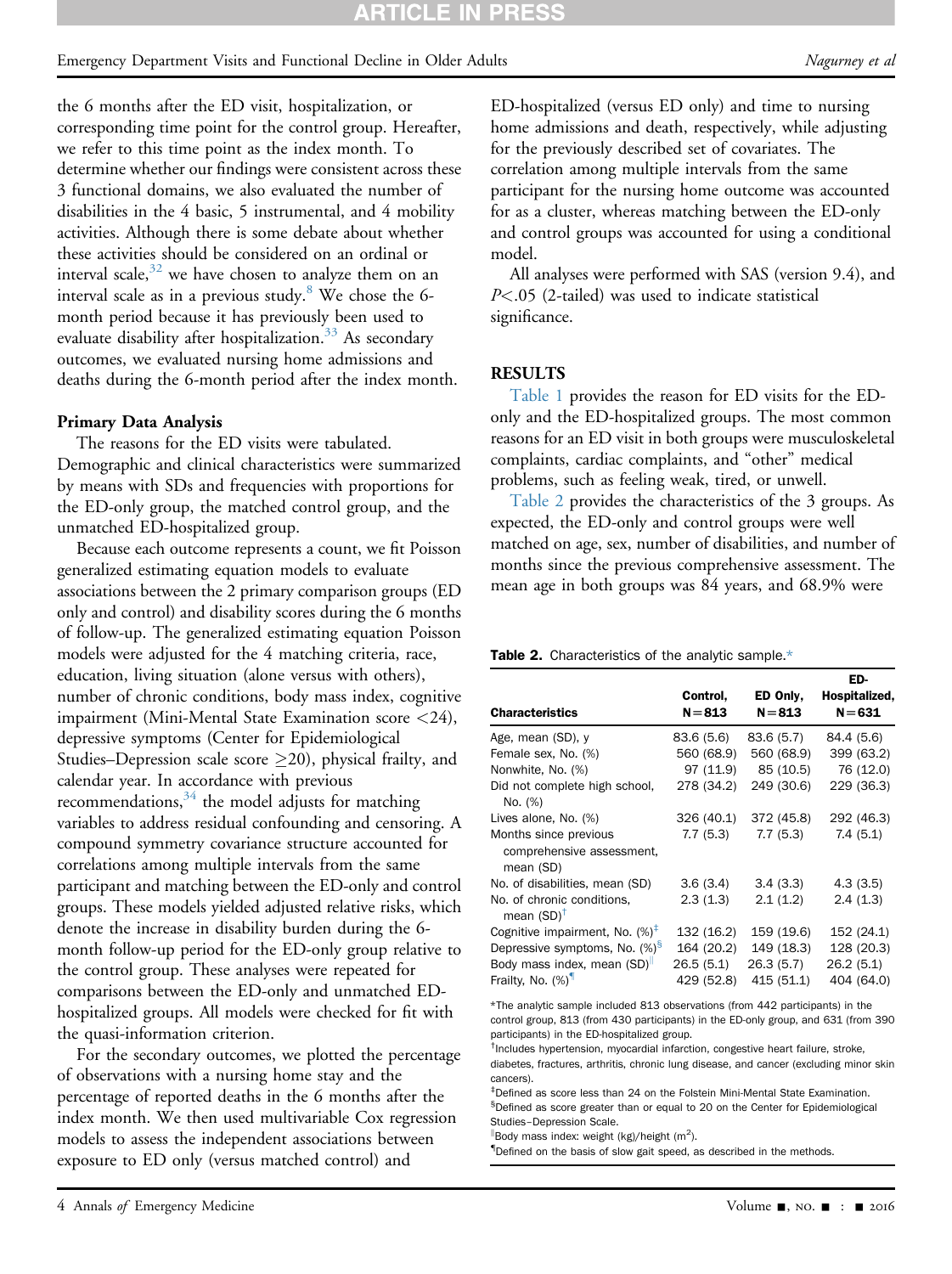<span id="page-4-0"></span>Nagurney et al **Emergency Department Visits and Functional Decline in Older Adults** 



Figure 1. Course of disability by study group. Month 0 represents the interview immediately preceding the ED visit and corresponding time for the matched control (as described in the methods). The bars denote 95% CIs.

women. The baseline disability scores were 3.4 and 3.6 in the ED-only and control groups, respectively.

[Figure 1](#page-4-0)A shows the disability scores in all 13 activities during the 6-month follow-up period. Throughout the follow-up period, the ED-only group had disability scores that were higher than those of the control group but lower than those of the ED-hospitalized group. In the longitudinal model, the ED-only group had significantly higher overall disability scores than the control group, with an adjusted risk ratio of 1.14 (95% CI 1.09 to 1.19). Compared with participants in the ED-only group, those who were hospitalized after an ED visit had disability scores that were significantly higher, with an adjusted risk ratio of 1.17 (95% CI 1.12 to 1.22). Comparable results were observed for each of the 3 functional domains (basic, instrumental, and mobility activities), as shown in [Figure 1](#page-4-0)B to D and [Table 3](#page-5-0).

[Figure 2](#page-5-1)A provides descriptive results on the percentage of participants living in a nursing home during the 6 month follow-up period according to study group. Nursing home use was highest in the ED-hospital group, intermediate in the ED-only group, and lowest in the control group. In the multivariable analysis, nursing home stays were more likely in the ED-only group than the control group (hazard ratio 3.11; 95% CI 2.05 to 4.72) and in the ED-hospitalized group than the ED-only group (hazard ratio 3.57; 95% CI 2.83 to 4.50). Figure  $2B$ provides descriptive results on the percentage of participants dying during the 6-month follow-up period according to study group. On average, mortality was highest in the ED-hospitalized group, intermediate in the ED-only group, and lowest in the control group. In the multivariable analysis, the likelihood of dying was greater in the ED-only group compared with the control group (hazard ratio 1.93; 95% CI 1.07 to 3.49) and in the EDhospitalized group compared with the ED-only group (hazard ratio 3.11; 95% CI 2.05 to 4.72).

#### LIMITATIONS

Our study has important limitations. First, because it was observational, the associations identified cannot be interpreted as causal. However, the frequency of our assessments increases the likelihood that the intervening illnesses and injuries leading to an ED visit were temporally related to the worsening course of disability, an important criterion for causality. Second, to make full use of our longitudinal data, we analyzed observations, rather than participants. Rigorous methods were used to match the ED-only and control group intervals and to reduce bias and colinearity among observations. The multiple entries for a single participant could be construed as posing a violation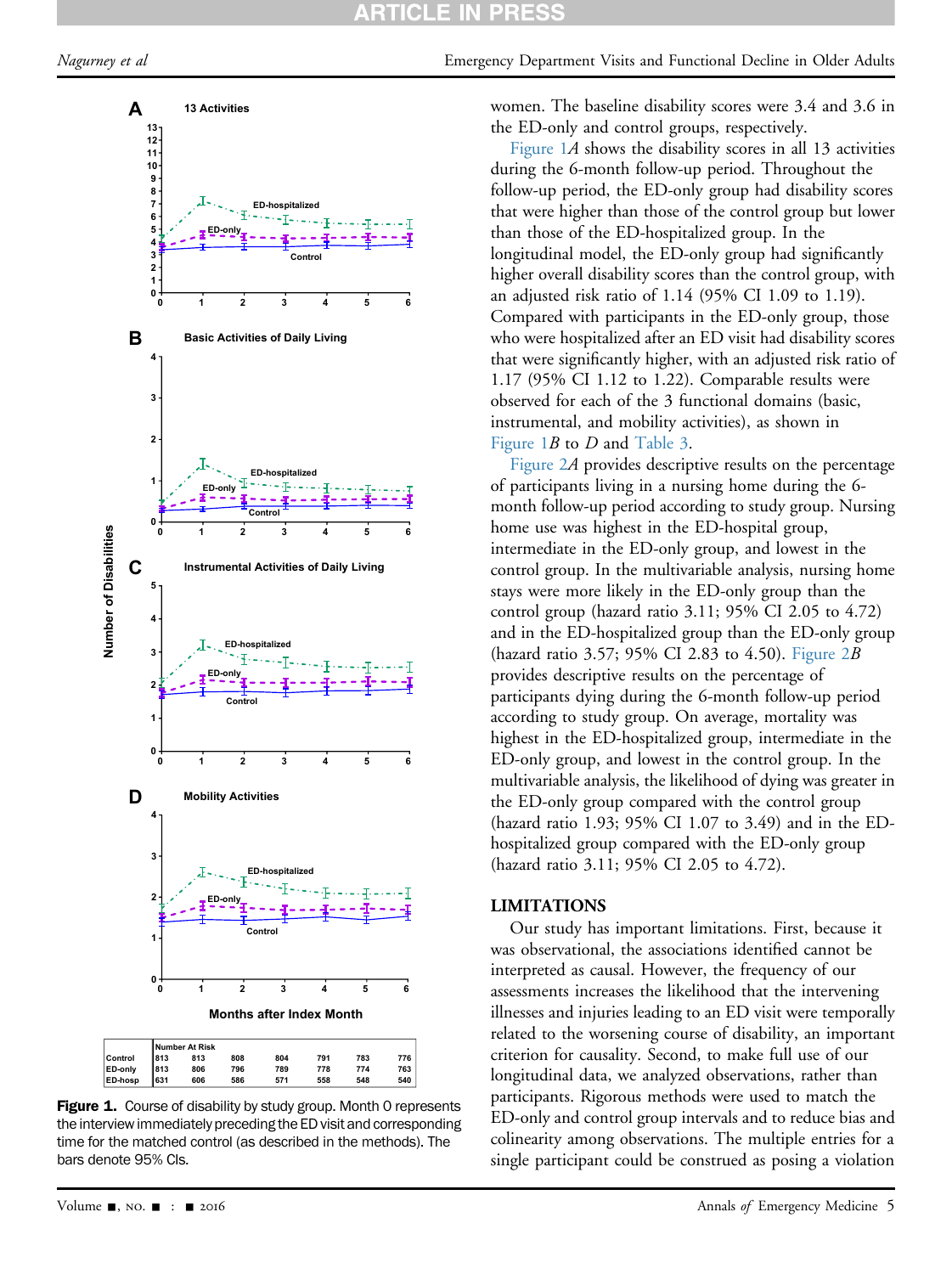| <b>Table 3.</b> Adjusted risk ratio of disability burden during the 6- |  |  |  |  |  |
|------------------------------------------------------------------------|--|--|--|--|--|
| month follow-up period for pairwise comparisons.*                      |  |  |  |  |  |

| <b>ED Only vs Control</b> |               |           | <b>ED-Hospitalized vs ED Only</b> |  |  |
|---------------------------|---------------|-----------|-----------------------------------|--|--|
| RR.                       | 95% CI        | <b>RR</b> | 95% CI                            |  |  |
| 1.14                      | $1.09 - 1.19$ | 1.17      | $1.12 - 1.22$                     |  |  |
| 1.37                      | $1.22 - 1.55$ | 1.37      | $1.25 - 1.50$                     |  |  |
| 1.11                      | $1.05 - 1.17$ | 1.14      | $1.09 - 1.20$                     |  |  |
| 1.10                      | $1.05 - 1.16$ | 1 1 2     | $1.08 - 1.17$                     |  |  |
|                           |               |           |                                   |  |  |

<span id="page-5-0"></span>RR, Relative risk; ADL, activities of daily living; IAD, instrumental activities of daily living.

<span id="page-5-2"></span>\*Values denote the relative increase in disability burden during the 6-month follow-up period for the 2 comparison groups. For each of these 13 activities, disability was defined as the need for personal assistance or unable to do. The number of

disabilities overall and for each group of activities (basic, instrumental, and mobility) was summed.

<span id="page-5-3"></span><sup>†</sup>ADLs included bathing, dressing, walking across a room, and transferring from a chair.

<span id="page-5-4"></span>‡ IADLs included shopping, housework, meal preparation, receiving medications, and managing finances.

<span id="page-5-5"></span><sup>§</sup>Mobility activities included walking 0.40 km, climbing 1 flight of stairs, lifting and carrying 4.5 kg, and driving a car in the past month.

of the independence assumption, but rigorous statistical methods were used to account for within-participant correlations. Finally, our cohort was limited to members of a single health plan in a small urban area and may not be generalizable to other areas. The demographics of our cohort, however, were similar to those of the United States as a whole, with the exception of race, and the generalizability of our results is enhanced by the high participation rate, which was greater than 75%.

#### DISCUSSION

In this matched cohort study of community-living older persons, we found that participants who presented to the ED and were discharged had a worse functional course and higher nursing home use and mortality during a 6-month period than participants who did not present to the ED, but they had better outcomes than those who presented to the ED and were hospitalized. These results were observed for all 3 functional domains and persisted despite adjustment for multiple potential confounders. Collectively, our findings provide strong evidence that illnesses and injuries leading to an ED visit without hospitalization have serious adverse consequences among community-living older persons.

Much of the previous work on functional outcomes after an acute illness or injury has focused on the course of disability after hospitalization, but less is known about the functional consequences of an illness or injury leading to an ED visit without hospitalization. Our findings are consistent with those of previous studies showing that older persons who present to an ED with traumatic injuries experience a

<span id="page-5-1"></span>

**Figure 2.** Secondary outcomes by study group. Point estimates represent unadjusted values, whereas the bars denote 95% CIs. The number at risk refers to observations, not participants, as described in the text.

short-term decline in function of 7% to 42%.  $^{10-12,14}$  Instead of focusing on a single presenting problem, our study included ED visits for a large number of reasons, the most common being musculoskeletal, which represented almost one third of the ED-only visits. Although beyond the scope of the current study, determining whether the course of disability after an ED visit differs according to the presenting problem should be the focus of future research.

Our findings are also consistent with previous studies that found that 20% to 25% of older ED patients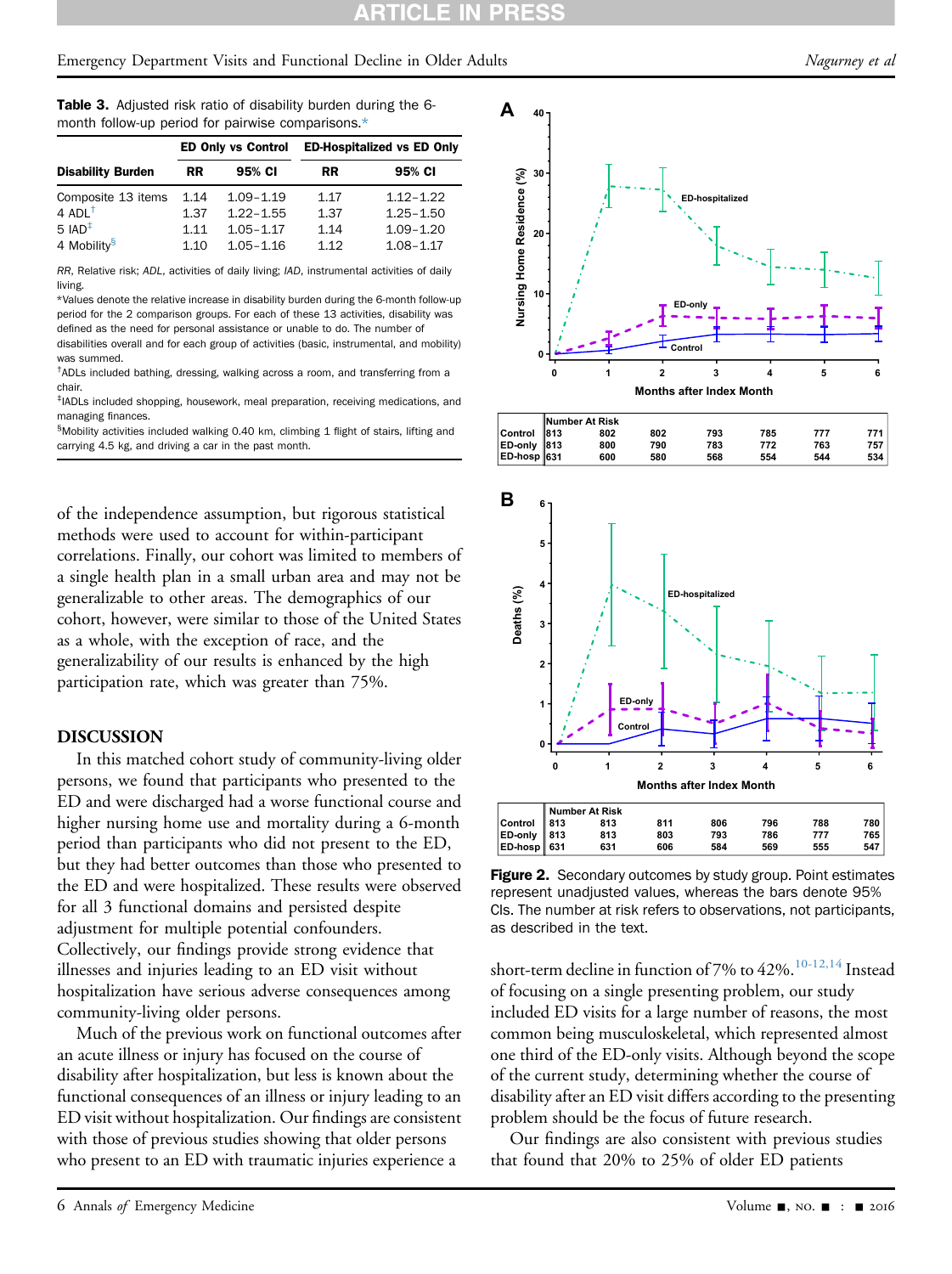# **ARTICLE IN PRES**

# Nagurney et al **Emergency Department Visits and Functional Decline in Older Adults**

experience some functional decline in the 6 months after an  $ED$  visit.<sup>13,15</sup> These studies, however, were limited by the absence of suitable comparison groups and by retrospective reports of preillness function. In contrast, our study included a matched comparison group of older persons with no ED visit and included prospective reports of preillness function. To our knowledge, the current study is the first to evaluate the course of disability after an ED visit in a general cohort of community-living older persons in the United States.

In contrast to previous work, the current study included nursing home use and mortality as additional outcomes. The higher rates of nursing home stays and mortality among participants with an ED visit but not hospitalization strengthen our primary finding of increased disability in the ED-only group and support the clinical significance of the observed functional decline.

Additional strengths of the current study include its prospective longitudinal design, high participation rate, and minimal attrition for reasons other than death; the rigorous ascertainment of ED visits and hospital admissions through claims data supplemented by self-reported information with demonstrated validity; the monthly assessments of disability with 13 basic, instrumental, and mobility activities for more than 14 years; and adjustment for a comprehensive set of potential confounders, which were updated every 18 months. Although residual confounding is always a possibility in an observational study, participants in the ED-only and control groups were well matched on the most important prognostic characteristics, including pre-ED function.

Previous work has shown that disability results from a combination of preexisting vulnerability (such as frailty and cognitive impairment) and subsequent precipitating events, including hospitalization.[4,7](#page-7-1) The results of the current study indicate that illnesses and injuries leading to an ED visit without hospitalization have serious adverse consequences, including worsening disability and increased nursing home use and death. These results provide strong evidence that an ED visit often acts as a precipitating event of disability, and they suggest that the period after an ED visit represents a vulnerable time for community-living older persons. Our findings should spur ongoing efforts<sup>35,36-38</sup> to provide functional assessments and appropriate interventions for older patients who present to the ED, and they support the need for further research to evaluate new models of care for this population.

The authors acknowledge Denise Shepard, BSN, MBA, Andrea Benjamin, BSN, Barbara Foster, and Amy Shelton, MPH, for assistance with data collection; Wanda Carr,

Geraldine Hawthorne, BS, and Evelyne Gahbauer, MD, MPH, for assistance with data entry and management; Peter Charpentier, MPH, for design and development of the study database and participant tracking system; Joanne McGloin, MDiv, MBA, for leadership and advice as the project director; the Claude D. Pepper Older Americans Independence Center at Yale University School of Medicine, the John A. Hartford Foundation Centers of Excellence in Geriatric Medicine and Training, and the National Institute on Aging for financial support; and our participants for sharing information about their health and function during the past 18 years.

#### Supervising editor: Timothy F. Platts-Mills, MD, MSc

Author affiliations: From the Department of Emergency Medicine, Yale School of Medicine, New Haven, CT (Nagurney); the Robert Wood Johnson Foundation Clinical Scholars Program (Fleischman) and Department of Internal Medicine, Section of Geriatrics (Han, Leo-Summers, Allore, Gill), Yale School of Medicine, New Haven, CT; the Department of Biostatistics, Yale School of Public Health, New Haven, CT (Allore); and the Department of Chronic Disease Epidemiology, Yale School of Public Health, New Haven, CT (Gill).

Author contributions: TMG conceived and designed the study and supervised its conduct. JMN, WF, LH, LL-S, and HGA conducted data processing and analysis. JMN drafted the article, and all authors contributed substantially to its revision. JMN takes responsibility for the paper as a whole.

Funding and support: By Annals policy, all authors are required to disclose any and all commercial, financial, and other relationships in any way related to the subject of this article as per ICMJE conflict of interest guidelines (see [www.icmje.org](http://www.icmje.org/)). The authors have stated that no such relationships exist. This study was supported in part by the Claude D. Pepper Older Americans Independence Center at Yale School of Medicine (P30AG021342) from the National Institute on Aging, by a grant from the National Institute on Aging (R37AG17560), and by a grant from the John A. Hartford Foundation Centers of Excellence in Geriatric Medicine and Training. Dr. Gill is the recipient of an Academic Leadership Award (K07AG043587) from the National Institute on Aging.

Publication dates: Received for publication June 20, 2016. Revision received August 29, 2016. Accepted for publication September 12, 2016.

Presented as an abstract at the Society for Academic Emergency Medicine annual meeting, May 2016, New Orleans, LA.

## <span id="page-6-0"></span>REFERENCES

- 1. Center for Disease Control and Prevention. National Hospital Ambulatory Medical Care Survey: 2010 emergency department summary tables. Available at: [http://www.cdc.gov/nchs/data/ahcd/](http://www.cdc.gov/nchs/data/ahcd/nhamcs_emergency/2010_ed_web_tables.pdf) [nhamcs\\_emergency/2010\\_ed\\_web\\_tables.pdf.](http://www.cdc.gov/nchs/data/ahcd/nhamcs_emergency/2010_ed_web_tables.pdf) Accessed February 2, 2015.
- <span id="page-6-1"></span>2. [Aminzadeh F, Dalziel WB. Older adults in the emergency department: a](http://refhub.elsevier.com/S0196-0644(16)31075-7/sref2) [systematic review of patterns of use, adverse outcomes, and](http://refhub.elsevier.com/S0196-0644(16)31075-7/sref2) [effectiveness of interventions.](http://refhub.elsevier.com/S0196-0644(16)31075-7/sref2) Ann Emerg Med. 2002;39:238-247.
- <span id="page-6-2"></span>3. [Fried LP, Guralnik JM. Disability in older adults: evidence regarding](http://refhub.elsevier.com/S0196-0644(16)31075-7/sref3) signifi[cance, etiology, and risk.](http://refhub.elsevier.com/S0196-0644(16)31075-7/sref3) J Am Geriatr Soc. 1997;45:92-100.